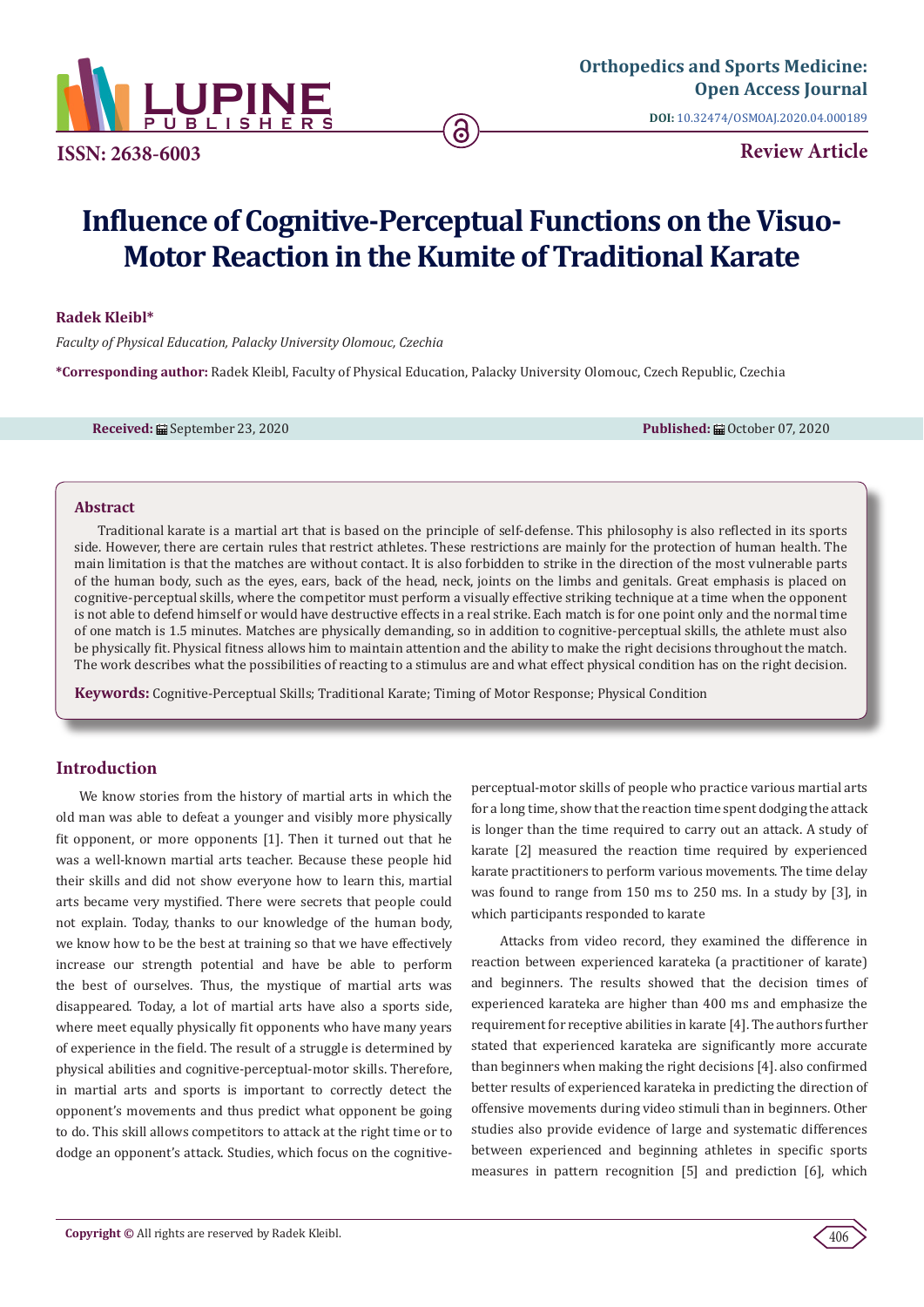persist when the primary function is indistinguishable between different skill groups [7-9]. Studies that reported some significant professional advantage in one or more general visual function measures, such differences usually accounted for only a very small portion of performance variance [10]. In summary, there is evidence to argue against the assumption of a direct relationship between primary visual function and measures of athletic performance, and as a result suggest that improving primary visual function is unlikely to automatically lead to superior athletic performance [11].

Performance in martial arts is influenced by various factors such as aerobic endurance [12-14] maximum strength, anaerobic capacity [15], body composition [16,17] and body proportions [18,19]. Equally crucial is the ability to orientate oneself in space, process visual information and make the right decisions at the stimulus of the opponent [20,24]. Therefore, important components of performance athletes in the match are response time, the total time interval including both premature response times (RT; time from stimulus onset to adequate response) [25] and movement times (MT; interval between onset of movement to completion of movement). Reaction time in martial arts can affect an athlete's ability to optimize performance, concentrate, and make appropriate decisions [26]. In martial arts and sports, especially in limb-dependent sports, the ability to react quickly (RT) and use appropriate movements (MT) (along with techniques, tactics, combat strategy and expectations from an opponent) is very important. For this reason, the key skills that determine performance and success include the ability to quickly process information about an opponent's movement, to respond quickly and correctly so that the movement response is as effective as possible.

### **Movement Skills in Kumite of Traditional Karate**

Competitions of traditional karate are based on the art of selfdefense. One of the categories of these competitions is kumite. Kumite is synonymous with karate wrestling and consists of performing freely chosen defensive and offensive techniques against an opponent [27]. The scoring technique in kumite is an offensive technique that represents the final punch. In harmony with the idea that the final punch does not give second chance to opponent, in competitions of traditional karate are the individual matches for only one point. It is about a concept of final blow. This concept leads to that the movement actions are controlled in such a way as to attain a scoring point that can end the whole match. This leads to inadequate physical actions are minimized. In combination with other movement actions, the final blow is created by the force of the whole body towards the target [28], which makes full use of the body's movement possibilities, such as body movement, rotation or vibration, pendulum principle, and decrease or increase the centre of gravity of the body. The technique that meets the concept of the final blow involves a correct timing of the

upper or lower limb action towards the unprotected place of the opponent's body and as near to the opponent's body as it could be possible by the competition rules (5 cm hands or 10 cm feet from the opponent's body).

### **Sensori-Motor and Psycho-Motor Demands in Kumite**

In kumite, the defender must respond to his opponent's offensive action. In accordance with the cognitive psychological theory of information processing [29] and specifically in accordance with this theory applied to sports, rather movement activities [30-34] must the defender in karate process visual position and movement information body or body segments of the opponent at first. Visual processing of information includes recording (detection), subsequent recognition (reconnaissance) of the stimulus. This is preceded by a visual search for information (eye movement) that is relevant for recognizing the situation in the environment. These visually perceptual processes, rather information processing, leads to anticipation of what is likely to occur (in other words event anticipation). The anticipation is aided by the use of preliminary visual signals (opponent's body language), which is acquired through sports practice [32]. This is followed by motor response selection and motion programming [30]. Previously studies have provided quite a lot of evidence that elite athletes differ from less advanced athletes in higher quality or capacity of visual processes such as more effective patterns of searching for visual information, actually patterns of eye movement [8-34] faster detection of relevant stimuli [5] and faster reconnaissance situations in the environment, also known as "reading game" [6]. This knowledge was reflected in the use of the term sports-specific visual skills [32]. They are functionally followed by anticipation, whose level has been found out elite athletes higher than less advanced athletes in same the sport and which is also considered sport-specific [5].

There was paid more attention to the research of adaptation of visual perceptual functions, or actually their visual perceptual skills and anticipation of individuals performing sports games than combat sports. [35] found that experienced kickboxers are more accurate in predicting the direction of their opponent's attack than to less experienced ones. Experienced kickboxers used more effective patterns of searching for visual information, which were characterized by different localization of eye fixations in the visual field, fewer fixations, but longer duration. With deliberate distribution of attention, experienced kickboxers tended to maintain direct vision on the head and around the central area of the opponent's body (chest). Peripheral vision was also able to obtain information about the movement of the opponent's hand or foot, initiating the attack [35]. Studies of karate practitioners [3] and taekwondo practitioners [36] confirmed that experienced individuals tended to maintain direct vision of the head and chest area, while beginners often changed their vision. Visual perception of relevant stimuli in the visual field leads to decisions about the

407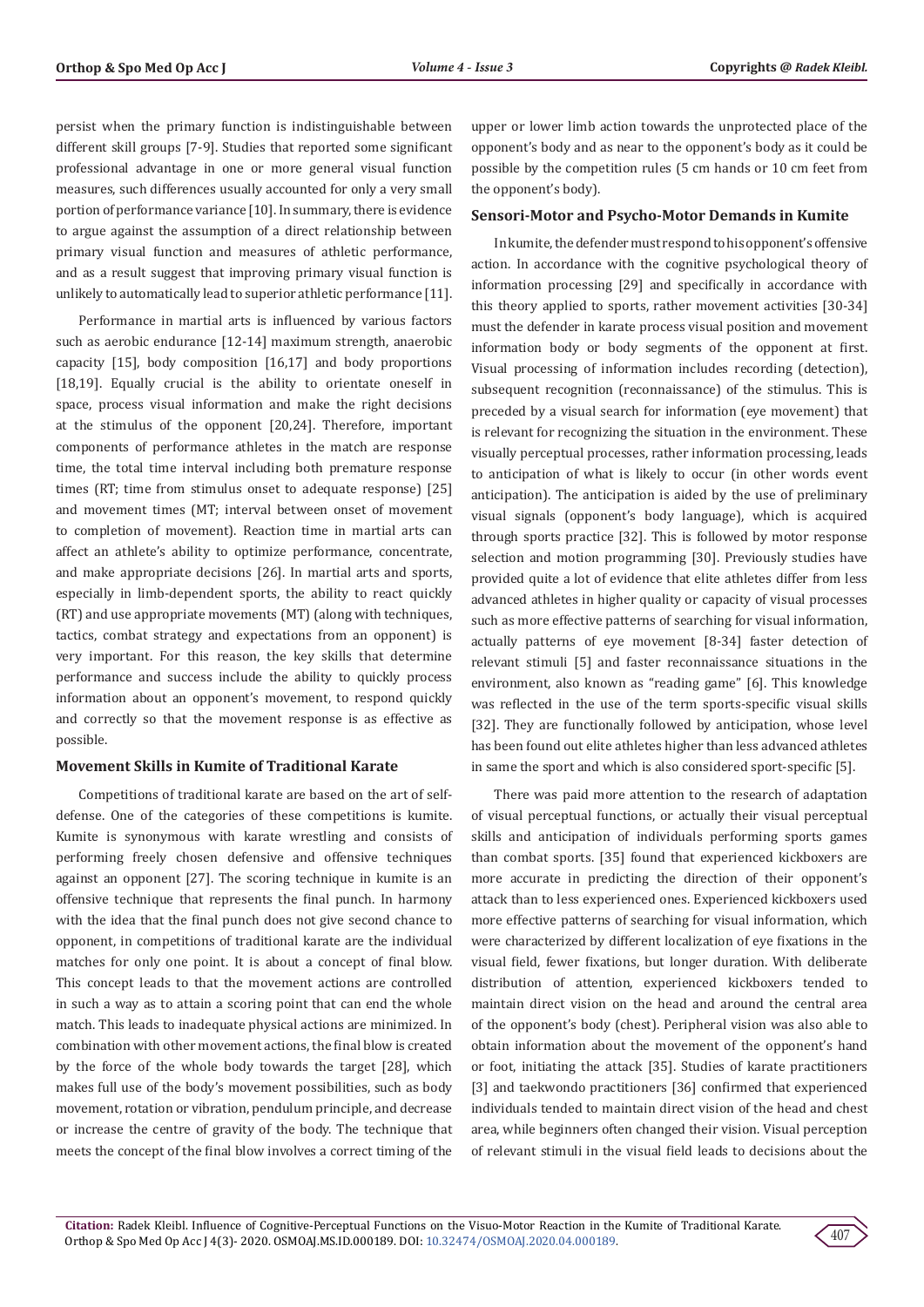movement response to the situation. This process is seen as visual perception-action coupling [37-40]. Kumite decision-making skills are subject to high demands on timeliness (speed) [41]. In accordance with current views on the control of human movement and the acquisition of movement patterns [40], sports-specific visual skills and anticipations mature through a long-term performance of a certain sports activity, more or less implicit learning mechanisms, but also through deliberate creating specific situations in training exercises, i.e. explicit learning.

# **Timing and Tactics in Traditional Karate**

In order that you can effectively perform defensive and offensive movements, it is necessary to mentally control your opponent, through your stable emotions, strong intention and right body position. Stable control of the mental condition (self-control) can be obtained in regular training, which develops both the physical potential and the mental side of the human body. If we are able to physically and mentally empathize with the opponent, then we are able to properly respond to the opponent's attack [28].

An important moment for performing offensive technique is the correct recognition of the opportunity to its use. It is a moment when our opponent is inattentive, his attention is somehow weakened. This suggests to us that opponent's reaction time is slower and his connection of the mind to his body is disrupted. This condition of the opponent is called "KYO" in karate. We recognize two types of KYO - mental and physical. Mental KYO involves unstable emotions, the opponent does not control his mental energy and his attention is distracted. Physical KYO involves the loss of balance and also a time when the opponent´s body is in motion and the opponent change from one position to another, so-called inter-movement [28]. Another key point for the correct timing of defensive or offensive action in karate is distance. There are three basic types of distances-the actual distance between opponents, the individual effective distance (the best distance to perform your technique) and the distance of the opponent (guess of the opponent's abilities, i.e. guess of opponent's effective distance). If a competitor right understands the possibilities of his own distance and the distance of his opponent, then the competitor is able to choose the correct tactics for a match with his opponent, or perform the best of his own offensive techniques, or dodge the opponent's attack [28].

In traditional karate are three basic concepts for determining the time of attack or defense. These concepts are denoted by Japanese terms, which represent both offensive and defensive movements. These are further subdivided into other terms, where they are more specified and accurately indicate the time of attack or defense:

 1) KAKE-WAZA (attack to opponent without opponent's attack) - It is the moment when the opponent's mental or physical unpreparedness (KYO) is recognized and karateka performs attack at a time when the opponent is unable to mentally or physically react.

2) OJI-WAZA (response to the opponent's attack) - OJI-WAZA is further subdivided into:

• SEN (attack to opponent's attack) - In Japanese kendo are used the more accurate term "sen no sen". It means to feel what your opponent is going to do [42]. If we use the current term, so this is an event of anticipation where we predict what happens. This is an attack to opponent who wants or starts attacking. We know two ways:

• KAKE-NO-SEN (attack before opponent's physical movement) - We attack to opponent's intention for attack. The opponent prepares to attack and defender attacks when the opponent decides to attack. In there are experiences important which we get through long-term and regular training, in order that we are able to anticipate the time when an attack occurs. An inexperienced observer often has to be impression that the aggressor is a defender. Without experience, it is very difficult to differentiate between KAKE-WAZA and KAKE-NO-SEN. Both timings of attack are the best kind of defence, because the defender performs punch to completely relaxed opponent's body and the opponent is not able to respond to this situation by a dodge or by firm the whole body. By using this timing is possible for lighter defender neutralized the opponent, who is significantly heavier.

• TAI-NO-SEN (attack with opponent's physical movement) - In this timing attacks defender at the same time with the opponent's attack. The defender changes the direction of the opponent's attack at the beginning of the opponent's movement and his own punch is over at the same time when the opponent's attack movement starts.

II.GO-NO-SEN (attack to the opponent's attack, or dodge the opponent's attack)-This timing is an attack or deflection at the moment when the opponent is already performing a movement action. We divide it into two ways:

UKE-WAZA (blocking the opponent's attack) - The opponent has already started a movement action; which defender stop by counter-movement or change a direction of the opponent´s movement action. After blocking or changing the direction of movement performs the defender a counterattack.

• AMASHI-WAZA (body displacement/dodge opponent's attack) - The opponent performs a movement action and the defender is not able to stop the opponent's attack or change direction this attack. Before the end of the opponent's punch, the defender dodges attack by moving himself backwards. After avoidance the opponent's punch, the defender returns with his own counterattack and at the same time the defender removes the attacking opponent´s limb aside, so that the defender do not bump into opponent's limb with a return movement.

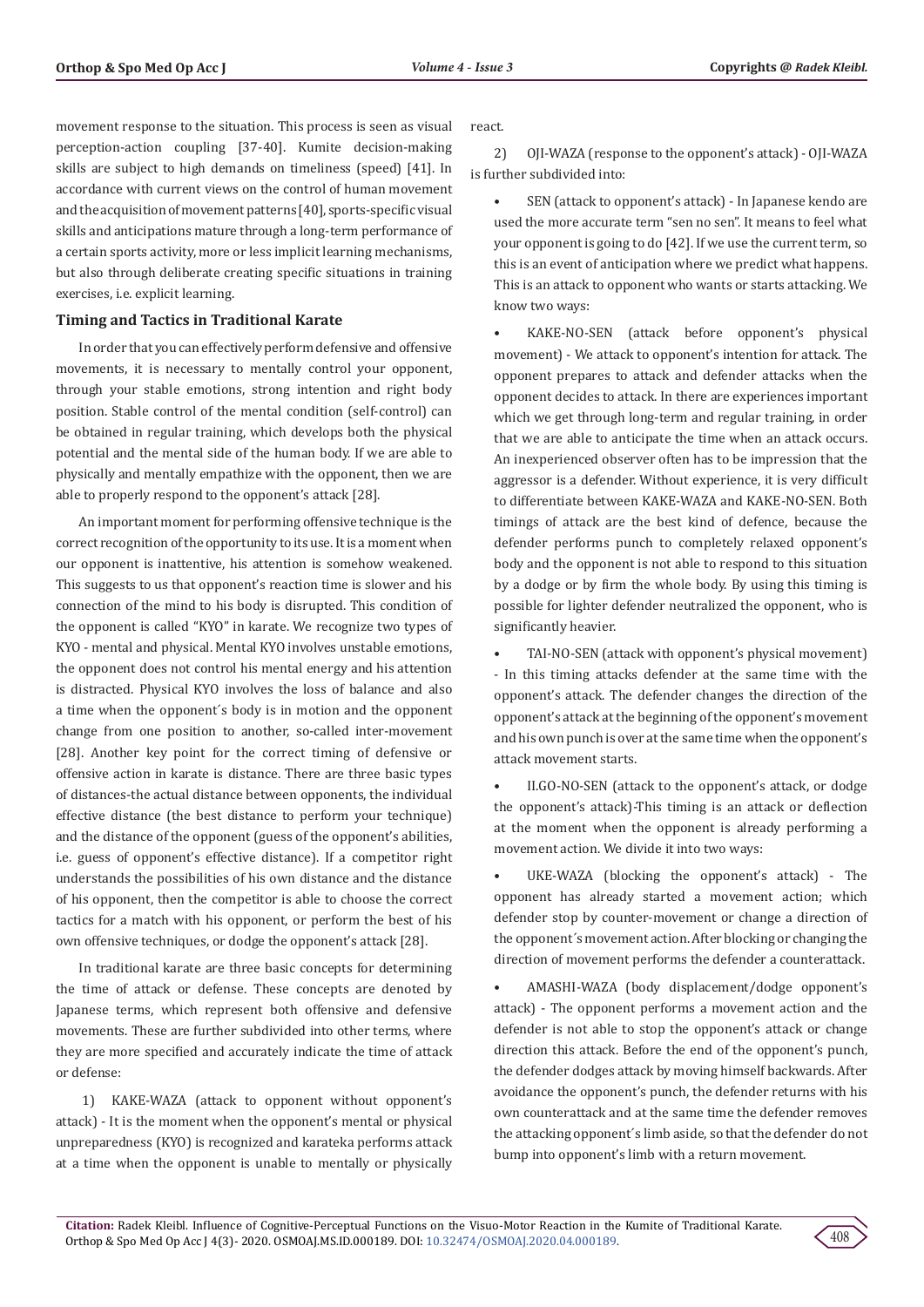movement action.

match.

balance)-These tactics and preparations of opponents comprise movement actions that disturbing the opponent's physical or mental balance, which can cause the opponent's physical or mental unpreparedness (KYO) for karateka's offensive

• RENZOKU-KOKEGI-WAZA (continuous attack)-These are movement actions that press for the opponent to constantly block offensive actions and thus karateka gets the opponent in a situation that causes his unpreparedness. Karate uses the opponent's unpreparedness to perform his own punch that will neutralize the opponent so that he is unable to continue the

3) SHIKAKE-WAZA (tactics, preparation of opponent)-By this term is meaning the quest, preparation, and timing of karateka's offensive or defensive movement action. We recognize three basic types of tactics and preparation movement action of offensive or defensive technique:

• SASOI-WAZA (bidding-provoking movements)-By performing movements karateka drives or try to make the opponent feel that this is the right moment for his attack. If karateka manages to provoke the opponent to attack, karateka responds with an offensive or counterattack movement action (see the options above).



• KUYUSHI-WAZA (movements disturbing the opponent's

**Figure 1:** (Nishiyama, 1995), Classification of The Timing of Attack and Defence in Traditional Karate.

# **Summary**

By the previous chapter follows that the teacher of traditional karate Hidetaka Nishiyama divided the cognitive-perceptual skills related to performing karate into groups that correspond to certain situations in a certain time sequence. These situations are based on the happening and behaviour of the opponent. The defender reacts to this by a movement action at a certain time. The most ideal defense is the time when the attacker is mentally already set to attack, and the defender prevents him from his attack. In such a situation, the attacker is the weakest, and the defender does

not need as much power to neutralize him. Kumite (competition discipline) is based on the principles of self-defense and kumite in traditional karate should represent the ability to defend against a relatively stronger opponent by using karateka's own skill. In this discipline of traditional karate are no weight categories and, for reasons of health protection, kumite in traditional karate is non-contact, but punches or defensive actions must meet such movement skills that represent an effective punch or defense. In addition to the physical demands, there are high demands on the fast and correct processing of visual information.

409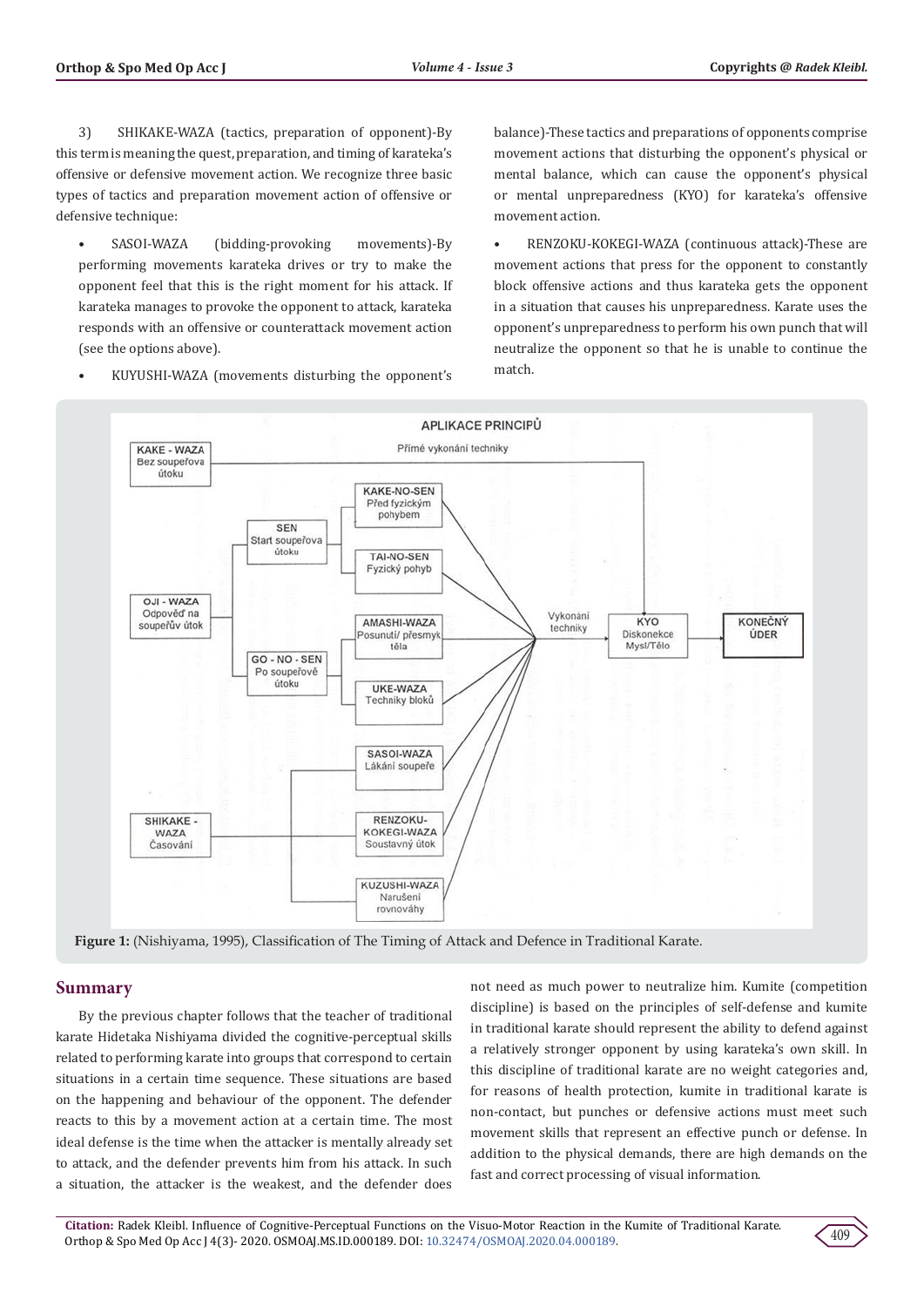Successful athletic performance is affected by many physical and psychological factors, such as strength, endurance, strategy, or stress management. A study of MMA fighters [43], which examined the effect of acute fatigue on reaction times and reaction consistency of mixed martial arts fighters, stated that their results suggest that acute fatigue affects the overall performance and consistency of simple reaction time measures of MMA fighters. Several other previous studies have shown similarly significant effects of fatigue on overall response performance. The reaction times slow down with increasing load intensity [44,46], as in the case of almost maximum or super maximum power [47-50]. We can state that sports performance of martial arts and combat sports is greatly influenced by physical factors, as well as visually perceptual functions, which are influenced by both physical and psychological factors - coping with stress, emotions. This finding is confirmed by the fact that there are big differences between advanced students and beginners of martial arts and combat sports. Early detection, subsequent recognition of stimuli and quick response processing is a component in martial arts that matures by a long-term repetition of movement activity, and lead to effective control of human movement and to acquire of movement patterns [40]. Specific visual skills and anticipations mature by regular repetition, which are mechanisms of implicit learning, but also by deliberately creating a specific situation in a training exercise, i.e. an explicit learning. Therefore, we know so many stories in the history of martial arts where a visually weaker person defeats a visually stronger opponent. There are studies that have examined the reaction time of athletes and non-athletes to optical stimuli. A study by [51] stated that the reaction time to the thrown ball of experienced cricket racers was below 200 [52] also identified reaction times to optical challenges: 200-300 ms for people who do not use any sports and 100-200 ms for experienced athletes. Other studies that have examined motor skill and the effect of

lower limb punch, such as study by [53] which compared.

 Motor skill and its effect in roundhouse kick in the Muay Thai, Karate or Teakwonda styles. For example, this study detected that for Muay Thai style is a kick duration 1.02 s +/- 0.15, for Karate is a kick duration 1.29 s  $+/-$  0.28, and for Taekwondo is a kick duration 1.54 s  $+/-0.52$ . During the tutorial how to work with the Vicon MS camera system (Vicon Motion systems, Oxford, UK), which allows spatial (3D) kinematic analysis of motion, and how to correctly position the scan points so that the system can correctly record movement data of the attacking and defending limbs, for the research project "Visual stroboscopic training in karate: effects on motor reaction and attention", was determined the length of movement of the attacking front arm around 0.546 s. If we take into account the results of studies [51, 52], which state that the react of experienced athletes to optical challenges (thrown ball) is 100 to 200 ms, or the results of the study [2] which measured the reaction

time for performing various movements of experienced karate practitioners in the range of 150 ms to 250 ms, and consequently, we take into account the times required to punch the upper limb, which is about 546 ms, and to punch the lower limb, which is about 900 ms, we ascertain that defender have not much time for the defender's defensive movement and subsequent counterattack. Each movement action begins with an action that evokes a reaction and the movement itself [54]. The action is triggered by the leverage of an internal force (system of structures: organs, bones, muscles, tendons, ligaments, cartilage and other tissues) in contact with an external solid body - a floor. At the end of the movement, the muscles brake and contract, which stops the movement of the body, and the force, created by the movement, continues by inertia further in the direction of movement. The most effective punch is into a body that is in motion. The punch into the body that is strengthened and ready to attack has not any effect on creating such a destruction as would stop the attacking opponent.

In traditional karate competitions in the Kumite discipline, the visual processing of information, which includes the detection (recording), subsequent recognition (reconnaissance) of a stimulus and the correct choice of motor response with motion programming [30], is a very important factor influencing execution of a decisive and final strike. The visual processing of information, which includes the detection (recording), subsequent recognition (reconnaissance) of a stimulus and the correct choice of motor response with programming motion [30], is a very important factor influencing a performing of a deciding and final blow in competitions of traditional karate in the kumite discipline. This is preceded by a visual information search (more exactly eye movement) that allows relevant recognition of the situation in the surroundings. This visually perceptual process, rather information processing, leads to anticipation of what is likely to occur (event anticipation). Anticipation is aided by the use of preliminary visual signals (the opponent's body language), which are acquired through sports practice [32]. The Japanese named these skills KAKE-WAZA, OJI-WAZA and SHIKAKE-VAZA. Each skill indicates a different situation and time that can occur in a struggle. All of these situations are the visual processing of information.

## **References**

- 1. Svoboda S, Kopecký M, Hulinský P, Musil O, Rajchert J, et al. (2012) Encyclopedia of martial arts and sports. Prague: Mladá fronta.
- 2. [Wilk SR, McNair RE, Feld MS \(1983\) The physics of karate. American](https://aapt.scitation.org/doi/10.1119/1.13498) [Journal of Physics p. 51: 783-790.](https://aapt.scitation.org/doi/10.1119/1.13498)
- 3. Williams AM, Elliott D (1999) Anxiety and visual search strategy in karate. Journal of Sport and Exercise Psychology 21(4): 362-375.
- 4. [Mori S, Ohtani Y, Imanaka K \(2002\) Reaction times and anticipatory](https://pubmed.ncbi.nlm.nih.gov/12167300/) [skills of karate athletes. Human Movement Science 21\(2\): 213-230.](https://pubmed.ncbi.nlm.nih.gov/12167300/)
- 5. [Allard F, Graham S, Paarsalu ME \(1980\) Perception in sport: Basketball.](https://psycnet.apa.org/record/1981-25013-001) [Journal of Sport Psychology 2\(1\): 14-21.](https://psycnet.apa.org/record/1981-25013-001)

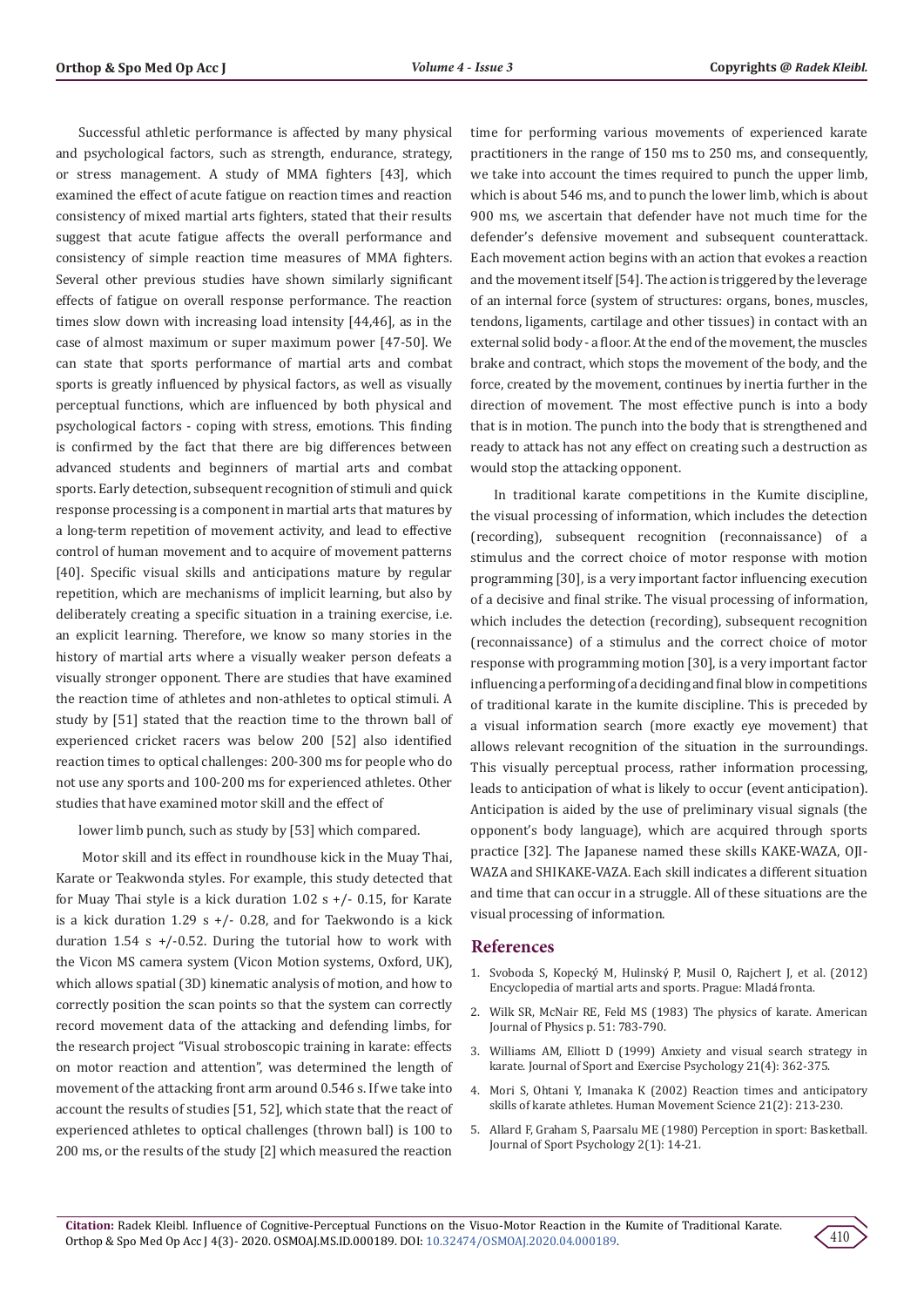- 6. Abernethy B, Russell DG (1987) The relationship between expertise and visual search strategy in a racquet sport. Human Movement Science 6(4): 283-319.
- 7. [Starkes JL \(1987\) Skill in field hockey: The nature of the cognitive](https://www.scienceopen.com/document?vid=b32aa919-0e9c-4a82-b900-a5474e3259d9)  [advantage. Journal of Sport Psychology, 9\(2\): 146-160.](https://www.scienceopen.com/document?vid=b32aa919-0e9c-4a82-b900-a5474e3259d9)
- 8. Zaciorskij VM (1971) Theory and practice of physical culture -The physical characteristics of the athlete. Sportverlag Berlin p.55.
- 9. [Abernethy B, Neal RJ, Koning PV \(1994\) Visualperceptual and cognitive](https://onlinelibrary.wiley.com/doi/abs/10.1002/acp.2350080302)  [differences between expert, intermediate, and novice snooker players.](https://onlinelibrary.wiley.com/doi/abs/10.1002/acp.2350080302)  [Applied Cognitive Psychology 8\(3\):185-211.](https://onlinelibrary.wiley.com/doi/abs/10.1002/acp.2350080302)
- 10. [Allard F, Graham S, Paarsalu ME \(1980\) Perception in sport: Basketball.](https://psycnet.apa.org/record/1981-25013-001)  [Journal of Sport Psychology 2\(1\): 14-21.](https://psycnet.apa.org/record/1981-25013-001)
- 11. [Abernethy B, Wood JM \(2001\) Do generalized visual training programmes](https://pubmed.ncbi.nlm.nih.gov/11256825/)  [for sport really work? An experimental investigation. Journal of Sports](https://pubmed.ncbi.nlm.nih.gov/11256825/)  [Sciences 19\(3\): 203-222.](https://pubmed.ncbi.nlm.nih.gov/11256825/)
- 12. [Bourgeaud P, Abernethy B \(1987\) Skilled perception in volleyball](https://journals.humankinetics.com/view/journals/jsep/9/4/article-p400.xml)  [defense. Journal of Sport Psychology 9\(4\): 400-406.](https://journals.humankinetics.com/view/journals/jsep/9/4/article-p400.xml)
- 13. [Radovanovic D, Bratic M, Nurkic M, Stankovic N \(2011\) Recovery of](https://www.researchgate.net/publication/286979498_Recovery_of_dynamic_lung_function_in_elite_judoists_after_short-term_high_intensity_exercise)  [dynamic lung function in elite judoists after short-term high intensity](https://www.researchgate.net/publication/286979498_Recovery_of_dynamic_lung_function_in_elite_judoists_after_short-term_high_intensity_exercise)  [exercise. Arch Budo 7\(1\): 21-26.](https://www.researchgate.net/publication/286979498_Recovery_of_dynamic_lung_function_in_elite_judoists_after_short-term_high_intensity_exercise)
- 14. [Helsen W, Pauwels JM \(1993\) The relationship between expertise and](https://www.sciencedirect.com/science/article/pii/S0166411508614685)  [visual information processing in sport. In Cognitive Issues in Motor](https://www.sciencedirect.com/science/article/pii/S0166411508614685)  [Expertise \(edited by J. Starkes and F. Allard\) 102: 109-134.](https://www.sciencedirect.com/science/article/pii/S0166411508614685)
- 15. International traditional karate federation, 2009. Competition rules.
- 16. [Boileau RA, Lohman TG \(1977\) The measurement of human physique](https://pubmed.ncbi.nlm.nih.gov/887247/)  [and its effect on physical performance. Orthop Clin N Am 8\(3\): 563-581.](https://pubmed.ncbi.nlm.nih.gov/887247/)
- 17. [Braswell MT, Szymanski DJ, Szymanski JM, Dixon EE, Gilliam ST, et al.](https://www.researchgate.net/publication/325798320_Physiological_Differences_In_Mixed_Martial_Artist_And_Traditional_Martial_Artists_A_Pilot_Study)  [\(2010\) Physiological differences in mixed martial artist and traditional](https://www.researchgate.net/publication/325798320_Physiological_Differences_In_Mixed_Martial_Artist_And_Traditional_Martial_Artists_A_Pilot_Study)  [martial artists. A pilot study. J Strength Cond Res 24: 1.](https://www.researchgate.net/publication/325798320_Physiological_Differences_In_Mixed_Martial_Artist_And_Traditional_Martial_Artists_A_Pilot_Study)
- 18. [Kirk C \(2018\) Does anthropometry influence technical factors in](https://www.researchgate.net/publication/325180899_Does_Anthropometry_Influence_Technical_Factors_in_Professional_Mixed_Martial_Arts)  [competitive mixed martial arts? Hum Movement 19\(2\): 46-59.](https://www.researchgate.net/publication/325180899_Does_Anthropometry_Influence_Technical_Factors_in_Professional_Mixed_Martial_Arts)
- 19. [Kirk C \(2016\) Age and anthropometric variables and success in mixed](https://www.researchgate.net/publication/309666641_Age_and_anthropometric_variables_and_success_in_mixed_martial_arts)  [martial arts. FACTA UNIVERSITATIS Series Physical Education and Sport](https://www.researchgate.net/publication/309666641_Age_and_anthropometric_variables_and_success_in_mixed_martial_arts)   $1: 1-9.$
- 20. Vicon MS (Vicon Motion systems, Oxford, Great Britain) (2010), Sophisticated diagnostics of human movement, reg. Number: CZ.1.07 / 2.3.00 / 09.0209, Faculty of Physical Education, Palacky University in Olomouc.
- 21. Gierczuk D, Bujak Z, Rowiń[ski J, Dmitriyev A \(2012\) Selected coordination](https://content.sciendo.com/view/journals/pjst/19/4/article-p230.xml?language=en)  [motor abilities in elite wrestlers and taekwon-do competitors. Polish J](https://content.sciendo.com/view/journals/pjst/19/4/article-p230.xml?language=en)  [Sport Tour 19\(4\): 230-234.](https://content.sciendo.com/view/journals/pjst/19/4/article-p230.xml?language=en)
- 22. (2002) Physiological profiles of elite senior wrestlers. Sport Med. 32: 225-233.
- 23. [Mirzaei B, Curby DG, Barbas I, Lotfi N \(2011\) Anthropometric and](https://www.researchgate.net/publication/228474321_Anthropometric_and_physical_fitness_traits_of_four-time_World_Greco-Roman_wrestling_champion_in_relation_to_national_norms_A_case_study)  [Physical Fitness Traits of Four-Time World Greco-Roman Wrestling](https://www.researchgate.net/publication/228474321_Anthropometric_and_physical_fitness_traits_of_four-time_World_Greco-Roman_wrestling_champion_in_relation_to_national_norms_A_case_study)  [Champion in Relation to National Norms. A Case Study. J Hum Sport](https://www.researchgate.net/publication/228474321_Anthropometric_and_physical_fitness_traits_of_four-time_World_Greco-Roman_wrestling_champion_in_relation_to_national_norms_A_case_study)  [Exerc 6\(2\): 406-413.](https://www.researchgate.net/publication/228474321_Anthropometric_and_physical_fitness_traits_of_four-time_World_Greco-Roman_wrestling_champion_in_relation_to_national_norms_A_case_study)
- 24. [Whitley JD, Montano L \(1992\) Relation between reaction time and](https://journals.sagepub.com/doi/10.2466/pms.1992.74.1.171)  [movement time in college wrestlers. Percept Mot Skills 74\(1\): 171-176.](https://journals.sagepub.com/doi/10.2466/pms.1992.74.1.171)
- 25. Balkó S, Borysiuk Z, Š[imonek J \(2016\) the influence of different](https://www.scielo.br/scielo.php?pid=S1980-00372016000400391&script=sci_arttext&tlng=en)  [performance level offFencers on simple and choice reaction time. Rev](https://www.scielo.br/scielo.php?pid=S1980-00372016000400391&script=sci_arttext&tlng=en)  [Bras Cineantropom Hum. 18: 391-400.](https://www.scielo.br/scielo.php?pid=S1980-00372016000400391&script=sci_arttext&tlng=en)
- 26. Malhotra V, Goel N, Ushadhar U, Tripathi Y, Garg R (2015) Exercise and reaction times. J Evol Med Dent Sci 4: 4277-4281.
- 27. [Imamura H, Yoshimura Y, Nishimura S, Nakazawa AT, Teshima K, et al.](https://pubmed.ncbi.nlm.nih.gov/12391437/)  [\(2002\) Physiological responses during and following karate training in](https://pubmed.ncbi.nlm.nih.gov/12391437/)  [women. J Sports Med Phys Fitness 42\(4\): 431-437.](https://pubmed.ncbi.nlm.nih.gov/12391437/)
- 28. Nishiyama H, 1995 Coach´s manual. Los Angeles, CA: ITKF.
- 29. Sternberg R (2002) Kognitivní psychologie. 1 vydání. Praha: Portál.
- 30. Schmidt RA, Lee TD, Winstein CJ, Wulf G, Zelaznik HN (2018) Motor control and learning: A behavioral emphasis. Leeds: Human Kinetics.
- 31. Starkes, JL, Ericsson A (2003) Expert Performance in Sports. Leeds: Human Kinetics.
- 32. Williams, AM, Davids K, Williams JG (1999) Visual perception and action in sport. London: E & FN Spon.
- 33. [Williams AM, Davids K, Burwitz L, Williams JG \(1994\) Visual search](https://pubmed.ncbi.nlm.nih.gov/8047704/) [strategies of experienced and inexperienced soccer players. Research](https://pubmed.ncbi.nlm.nih.gov/8047704/) [Quarterly for Sport and Exercise 65\(2\): 127-135.](https://pubmed.ncbi.nlm.nih.gov/8047704/)
- 34. Sternberg R (2002) Kognitivní psychologie. 1 vydání. Praha: Portál
- 35. [Ripoll H, Kerlirzin Y, Stein JF, Reine B \(1995\) Analysis of information](https://www.sciencedirect.com/science/article/abs/pii/016794579500019O) [processing, decision, making, and visual strategies in complex problem](https://www.sciencedirect.com/science/article/abs/pii/016794579500019O) [solving sport situations. Human Movement Science, 14\(3\): 325-349.](https://www.sciencedirect.com/science/article/abs/pii/016794579500019O)
- 36. Lee J, Kim S, Younghoon S (2010) Visual search patterns and reaction movement in taekwondo according to expertise. Poster session presented at the meeting of NASPSPA, Tucson, Arizona.
- 37. Cullen KE (2016). Handbook of clinical neurology. Elsevier p. 137: 17-40.
- 38. [Klostermann A, Panchuk D, Farrow D \(2018\) Perception-action coupling](https://pubmed.ncbi.nlm.nih.gov/28707506/) [in complex game play: Exploring the quiet eye in contested basketball](https://pubmed.ncbi.nlm.nih.gov/28707506/) [jump shots. Journal of Sports Sciences 36\(9\): 1054-1060.](https://pubmed.ncbi.nlm.nih.gov/28707506/)
- 39. [Ledberg A, Bressler SL, Ding M, Coppola R, Nakamura R, et al. \(2007\)](https://pubmed.ncbi.nlm.nih.gov/16452643/) [Large-scale visuomotor integration in the cerebral cortex. Cerebral](https://pubmed.ncbi.nlm.nih.gov/16452643/) [Cortex 17\(1\): 44-62.](https://pubmed.ncbi.nlm.nih.gov/16452643/)
- 40. [Prinz W, Beisert M, Herwig A \(Eds\) \(2013\) Action science. Cambridge,](https://mitpress.mit.edu/books/action-science) [Massachusetts: The MIT Press pp. 462.](https://mitpress.mit.edu/books/action-science)
- 41. [Fontani G, Lodi L, Felici A, MiglioriniI S, Corradeschi F \(2006\) Attention](https://pubmed.ncbi.nlm.nih.gov/16916159/) [in athletes of high and low experience engaged in different open skill](https://pubmed.ncbi.nlm.nih.gov/16916159/) [sports. Perceptual and Motor Skills 102\(3\): 791-805.](https://pubmed.ncbi.nlm.nih.gov/16916159/)
- 42. [Imafuji H \(ED\) \(2016\) Kendo Terminology: Sen "Sen no sen" "Sen sen no](https://www.kendo-guide.com/terminology_sen.html) [sen" "Go no sen".](https://www.kendo-guide.com/terminology_sen.html)
- 43. Pavelka R, Třebický Vít, Třebická Fialová J, Zdobinsky A, Coufalová K, et al. (2020) Havlíček J,Tufano JJ (2020) Acute fatigue affects reaction times and reaction consistency in Mixed Martial Arts fighters. PLoS ONE 15(1): e0227675.
- 44. [Zwierko T, Lesiakowski P \(2014\) Visuomotor processing after](http://psjd.icm.edu.pl/psjd/element/bwmeta1.element.psjd-f6b0055e-a097-4697-95be-89d883013713) [progressively increased physical exercise. Cent Eur J Sport Sci Med 5\(1\):](http://psjd.icm.edu.pl/psjd/element/bwmeta1.element.psjd-f6b0055e-a097-4697-95be-89d883013713) [27-34.](http://psjd.icm.edu.pl/psjd/element/bwmeta1.element.psjd-f6b0055e-a097-4697-95be-89d883013713)
- 45. [Sant'Ana J, Franchini E, da Silva V, Diefenthaeler F \(2017\) Effect of fatigue](https://www.researchgate.net/publication/280611615_Effect_of_fatigue_in_roundhouse_kick) [on reaction time, response time, performance time, and kick impact in](https://www.researchgate.net/publication/280611615_Effect_of_fatigue_in_roundhouse_kick) [taekwondo roundhouse kick. Sport Biomech 16\(1\): 201-209.](https://www.researchgate.net/publication/280611615_Effect_of_fatigue_in_roundhouse_kick)
- 46. [Hamze Sabzi A \(2012\) The effect of different fatigue protocols on choice](https://www.researchgate.net/publication/286105819_The_effect_of_different_fatigue_protocols_on_choice_reaction_time) [reaction time. Middle-East J Sci Res 12\(8\): 1092-1096.](https://www.researchgate.net/publication/286105819_The_effect_of_different_fatigue_protocols_on_choice_reaction_time)
- 47. [Gierczuk D, Lyakh V, Sadowski J, Bujak Z \(2017\) Speed of reaction and](https://pubmed.ncbi.nlm.nih.gov/27703063/) [fighting effectiveness in elite grecoroman wrestlers. Percept Mot Skills](https://pubmed.ncbi.nlm.nih.gov/27703063/) [124\(1\): 200-213.](https://pubmed.ncbi.nlm.nih.gov/27703063/)
- 48. [Garg M, Lata H, Walia L, Goyal O \(2013\) Effect of aerobic exercise on](https://pubmed.ncbi.nlm.nih.gov/24617163/) [auditory and visual reaction times: a prospective study. Indian J Physiol](https://pubmed.ncbi.nlm.nih.gov/24617163/) [Pharmacol 57\(2\): 138-145.](https://pubmed.ncbi.nlm.nih.gov/24617163/)
- 49. [Gierczuk D, Bujak Z, Cieśliński I, Lyakh V, Sadowski J, et al. \(2018\)](https://pubmed.ncbi.nlm.nih.gov/30335716/) [Response time and effectiveness in elite grecoroman wrestlers under](https://pubmed.ncbi.nlm.nih.gov/30335716/) [simulated fight conditions. J Strength Cond Res 32\(12\): 3433-3440.](https://pubmed.ncbi.nlm.nih.gov/30335716/)
- 50. [Sabzi AH \(2012\) The Effect of different fatigue protocols on choice](https://www.researchgate.net/publication/286105819_The_effect_of_different_fatigue_protocols_on_choice_reaction_time) [reaction time. Middle-East J Sci Res 12\(8\): 1092-1096.](https://www.researchgate.net/publication/286105819_The_effect_of_different_fatigue_protocols_on_choice_reaction_time)